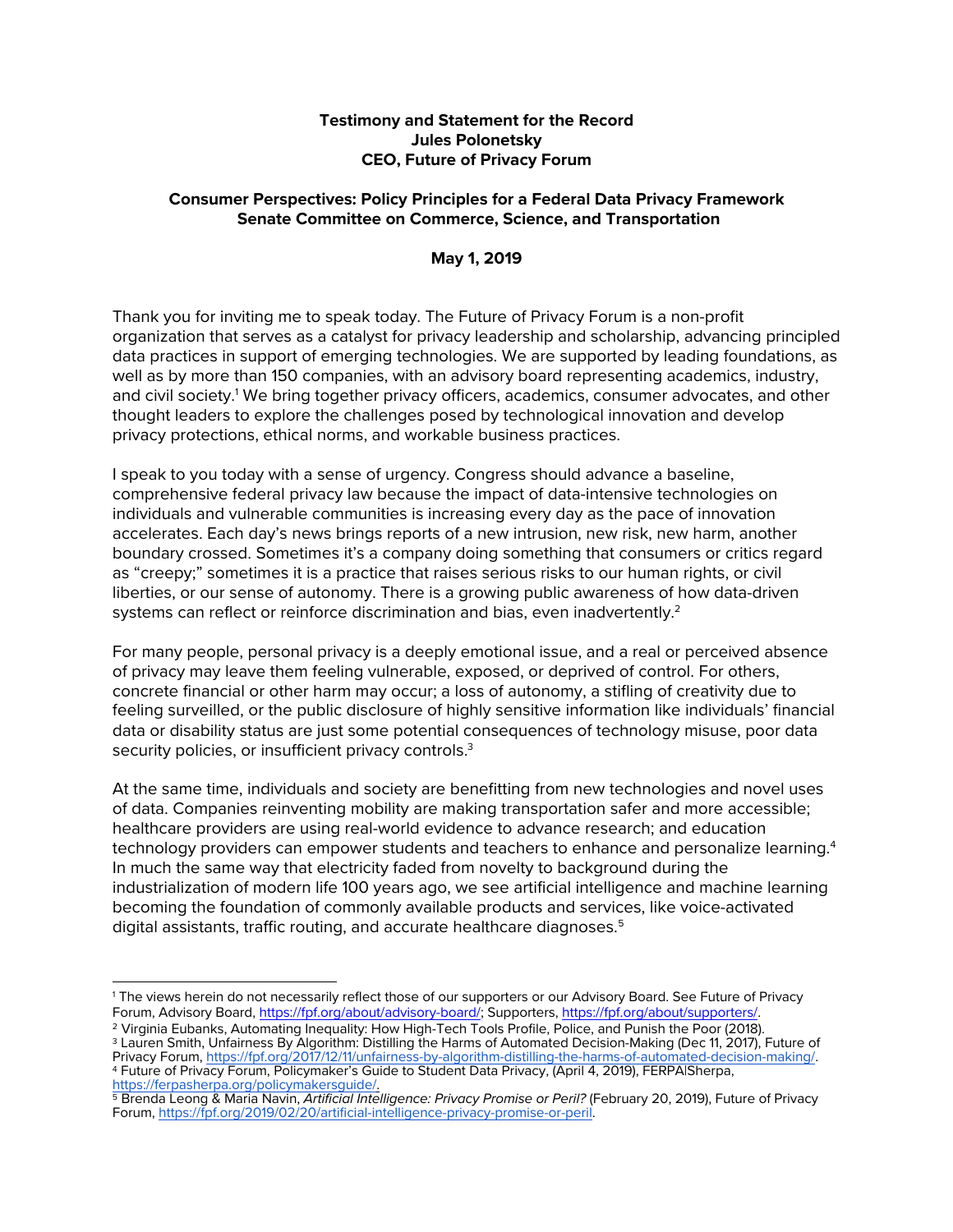Each of these examples holds the promise of improving our lives but each one also poses the risk of new and sometimes unforeseen harms. It is in the best interests of individuals and organizations for national lawmakers speak in a united, bipartisan voice to create uniform protections that help rebuild trust. Congress has the opportunity now to pass a law that will shape these developments to maximize the benefits of data for society while mitigating risks. Delaying Congressional action means that businesses will inevitably continue to develop new models, build infrastructure, and deploy technologies, without the guidance and clear limits that only Congress can set forth.

This is a global challenge, and other countries have responded. The European Union (EU) has substantially updated its data protection framework, the General Data Protection Regulation (GDPR),<sup>6</sup> and Japan has made substantial updates to its data protection law, the Act on Protection of Personal Information (APPI).<sup>7</sup> The EU and Japan have also announced a trade agreement that includes a reciprocal data adequacy determination, creating the world's largest exchange of safe data flows and boosting digital trade between the two zones.<sup>8</sup> Other nations, from India<sup>9</sup> to Brazil, $10$  are passing privacy laws or updating existing data protection regimes.<sup>11</sup>

Current business practices along with new technologies are being shaped by laws around the world, while the U.S. approach to data protection remains outdated and insufficient. The continuation of cross-border data flows, which are crucial to the United States' leadership role in the global digital economy, are under stress. This may put U.S. companies, from financial institutions to cloud providers, at a disadvantage due to the perception that our laws are inadequate. Congress must ensure that the U.S. is not left behind as the rest of the world establishes trade and privacy frameworks that will de facto define the terms of international information and technology transfers for decades to come.

The United States currently does not have a baseline set of legal protections that apply to all commercial data about individuals regardless of the particular industry, technology, or user base. For the past decades, we have taken a sectoral approach to privacy that has led to the creation of federal laws that provide strong protections only in certain sectors such as surveillance,<sup>12</sup> healthcare,<sup>13</sup> video rentals,<sup>14</sup> education records,<sup>15</sup> and children's privacy.<sup>16</sup> As a result, U.S. federal laws currently provide strong privacy and security protection for information that is often particularly sensitive about individuals but it leaves other - sometimes similar - data largely unregulated aside from the FTC's Section 5 authority to enforce against deceptive or unfair business practices.17 For example, health records held by hospitals and covered by the Health Insurance Portability and Accountability Act (HIPAA)<sup>18</sup> are subject to strong privacy and security rules, but health-related or fitness data held by app developers or online advertising companies

 <sup>6</sup> Regulation (EU) 2016/679 of the European Parliament and of the Council of 27 April 2016 on the protection of natural persons with regard to the processing of personal data and on the free movement of such data, and repealing Directive 95/46/EC (General Data Protection Regulation), https://eur-lex.europa.eu/eli/reg/2016/679/oj

<sup>&</sup>lt;sup>7</sup> Japanese Act on Protection of Personal Information (Act No. 57/2003).

<sup>8</sup> Press Release: European Commission adopts adequacy decision on Japan, creating the world's largest area of safe data flows, European Commission (Jan. 23 2019), http://europa.eu/rapid/press-release\_IP-19-421\_en.htm

<sup>9</sup> Mayuran Palanisamy and Ravin Nandle, *Understanding India's Draft Data Protection Bill* (Sep 13, 2018), IAPP Privacy

<sup>&</sup>lt;sup>10</sup> Lei 13.709/18, Lei Geral de Proteção de Dados Pessoais (Brazil General Data Protection Law).<br><sup>11</sup> Data Privacy Law: The Top Global Developments in 2018 and What 2019 May Bring, DLA Piper (Feb. 23 2019), https://www.dlapiper.com/en/us/insights/publications/2019/02/data-privacy-law-2018-2019/

<sup>&</sup>lt;sup>12</sup> Electronic Communications Privacy Act (ECPA), 18 U.S.C. § 2510-22.

<sup>13</sup> Health Insurance Portability and Accountability Act of 1996 (HIPAA), P.L. No. 104-191, 110 Stat. 1938 (1996).

<sup>14</sup> Video Privacy Protection Act of 1988 (VPPA), 18 U.S.C. § 2710.

<sup>15</sup> Family Educational Rights and Privacy Act (FERPA), 20 U.S.C. § 1232g.

<sup>16</sup> Children's Online Privacy Protection Act of 1998 (COPPA), 15 U.S.C. §§ 6501–6506.

<sup>17</sup> Section 5 of the Federal Trade Commission Act, 15 U.S.C. § 45(a).

<sup>18</sup> Health Insurance Portability and Accountability Act of 1996 (HIPAA), 45 CFR § 164.524.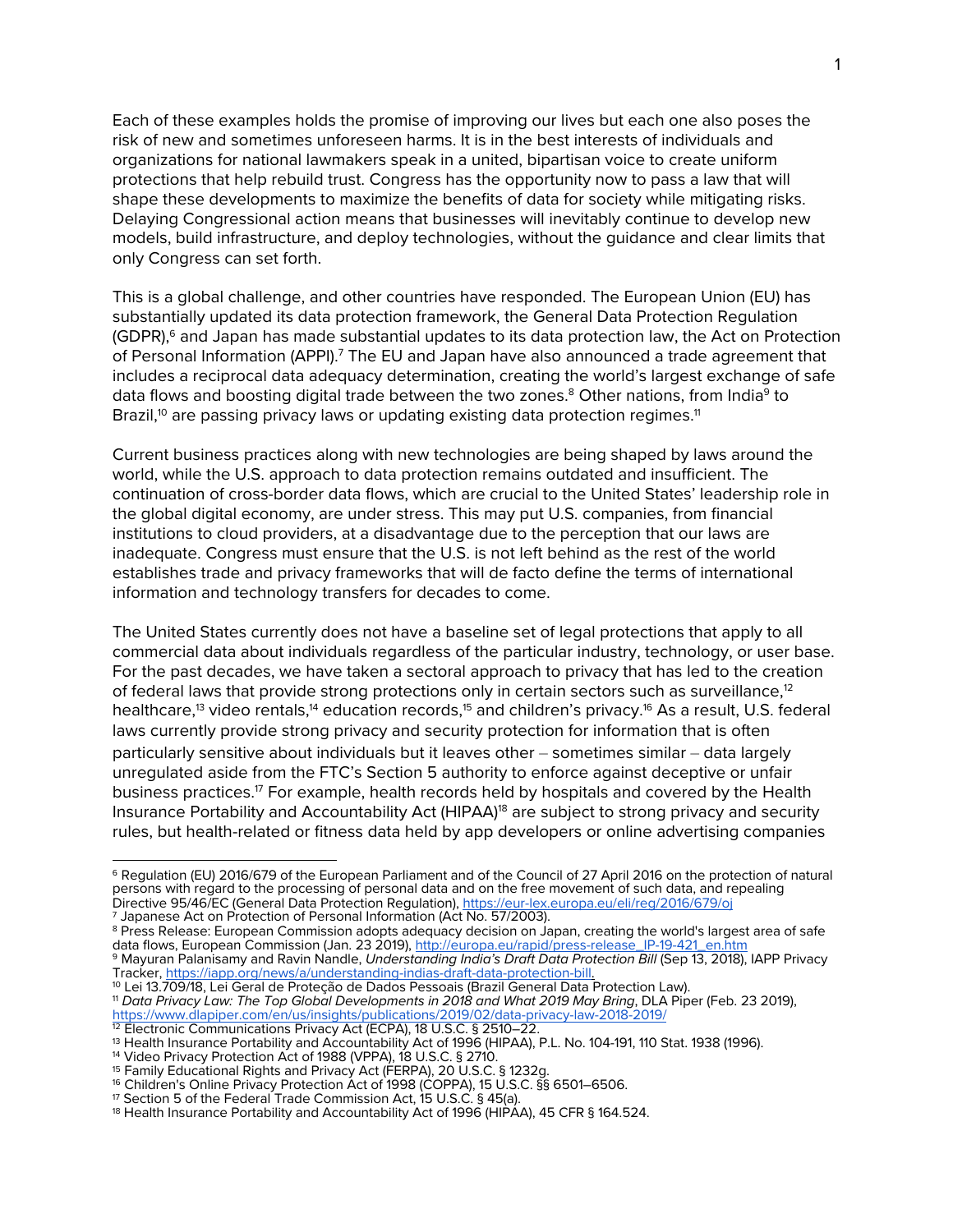is not covered by HIPAA and is largely unregulated. Student data held by schools and covered by the Family Educational Rights and Privacy Act (FERPA)<sup>19</sup> is subject to federal privacy safeguards, but similar data held by educational apps unaffiliated with schools is not subject to special protections. The Fair Credit Reporting Act (FCRA)<sup>20</sup> helps ensure the accuracy of third-party information used to grant or deny loans, but FCRA's accuracy requirements do not apply to similar third-party reviews used to generate user reputation scores on online services.

The U.S. has not always lagged behind its major trade partners in privacy and data protection policymaking. In fact, the central universal tenets of data protection have U.S. roots. In 1972, the Department of Health, Education, and Welfare formed an Advisory Committee on Automated Data Systems, which released a report setting forth a code of Fair Information Practices.<sup>21</sup> These principles, widely known as the Fair Information Practice Principles (FIPPs), are the foundation of not only existing U.S. laws but also many international frameworks and laws, including GDPR.<sup>22</sup> And while GDPR is the most recent major international legislative effort, the U.S. should look for interoperability with and insights from the OECD Privacy Guidelines<sup>23</sup> and the Asia-Pacific Economic Cooperation (APEC) framework and Cross-Border Privacy Rules (CBPRs).<sup>24</sup>

As privacy concerns continue to escalate, states around the U.S. are charging ahead, proposing, passing, or updating consumer privacy laws.25 Many of these laws are serious, nuanced efforts to provide individuals with meaningful privacy rights and give companies clarity regarding their compliance obligations. At the same time, multiple, inconsistent state law requirements risk creating a conflicting patchwork of laws that create uncertainty for organizations that handle personal information. Individuals deserve consistent privacy protections regardless of the state they happen to reside in.

The U.S. has a shrinking window of opportunity to regain momentum at both the national and international level. If we wait too long, more countries and states will act, which will have an immediate impact on new technologies and business initiatives and ultimately reduce the impact of any federal law.

There are key points that need to be addressed with particular care in any federal consumer privacy law. A baseline federal privacy law should offer strong protections. <sup>26</sup> This, in turn, will

https://www.oecd.org/internet/ieconomy/privacy-guidelines.htm

<sup>&</sup>lt;sup>19</sup> Family Educational Rights and Privacy Act (FERPA), 20 U.S.C. § 1232g.

<sup>20</sup> Fair Credit Reporting Act (FCRA), 15 U.S.C. § 1681.

<sup>&</sup>lt;sup>21</sup> Records, Computer, and the Rights of Citizens: Report of the Secretary's Advisory Committee on Automated Personal<br>Data Systems, U.S. Dept. of Health & Human Services (1973), https://aspe.hhs.gov/report/records-compute Data Systems, U.S. Dept. of Health & Human Services (1973), <u>https://aspe.hhs.gov/report/records- computers-and-</u><br><u>rights-citizens</u>.

 $22$  Regulation (EU) 2016/679 of the European Parliament and of the Council of 27 April 2016 on the protection of natural persons with regard to the processing of personal data and on the free movement of such data, and repealing Directive 95/46/EC (General Data Protection Regulation), https://eur-lex.europa.eu/eli/reg/2016/679/oj.<br><sup>23</sup> Organization for Economic Co-operation and Development, Privacy Guidelines,

<sup>&</sup>lt;sup>24</sup> APEC has 21 members comprising nearly all of the Asian-Pacific economies, including the United States, China and Russia. The CBPR system—endorsed by APEC member economies in 2011 and updated in 2015 attempts to create a regional solution across 21 member economies, whose governments are at different stages of compliance with the APEC Privacy Framework. In the United States, the Federal Trade Commission has agreed to enforce the CBPRs. Eight APEC countries have formally joined the CBPR system—United States, Canada, Mexico, Japan, Singapore, Taiwan, Australia and the Republic of Korea. In the recent United States-Mexico-Canada Agreement (USMCA), which Congress is reviewing as it considers ratification, the three countries promote cross-border data flows by recognizing the CBPR system as a valid data privacy compliance mechanism for data-transfers between the countries. *See* Cross-Border Privacy Rules System, http://cbprs.org/ (last visited Apr. 28, 2019). Also relevant for the Committee's reference is Convention 108 of the Council of Europe, an international data protection treaty that has been signed by 54 countries to date, not including the United States.

<sup>&</sup>lt;sup>25</sup> See Mitchell Noordyke, U.S. State Comprehensive Privacy Law Comparison, IAPP (April 18, 2019), https://iapp.org/news/a/us-state-comprehensive-privacy-law-comparison/.

https://iapp.org/news/a/us-state-compressor-law-comparison-law-comparison-law-comparison-law-comparison-law-co<br><sup>26</sup> Leading scholars and advocates have expressed skepticism about market-based responses to privacy and secur concerns. Common criticisms of a purely market-driven approach include: consumers' lack of technical sophistication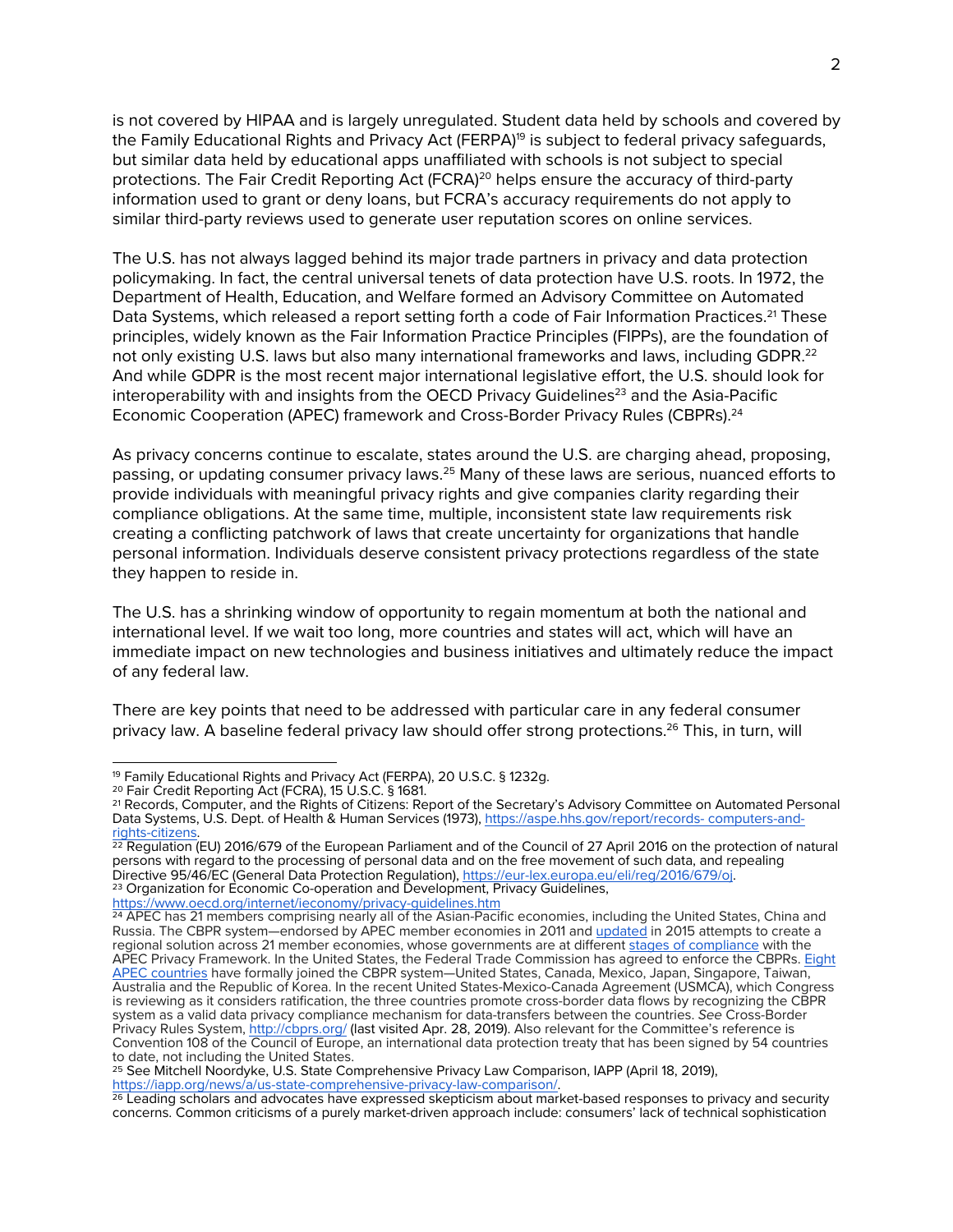bolster trust in privacy and security practices. The law will regulate a substantial share of the U.S. economy, and must therefore be drafted with careful attention to its effects on every sector as well as a wide range of communities, stakeholders, and individuals.

Eighteen years ago, I left my job as the New York City Consumer Affairs Commissioner to become one of the first company chief privacy officers (CPO) in the U.S. Working for eight years in privacy and consumer protection roles at major tech companies helped me understand that it takes people, systems, and tools to manage data protection compliance. I have also served as a state legislator and a Congressional staffer, and today at FPF work with companies, foundations, academics, regulators, and civil society to seek practical solutions to privacy problems. With this perspective, gained from my experience with key stakeholder groups and ongoing focus on the protection of privacy of individuals and consumers, I offer the following views.

## *1. Covered Data and Personal Information Under a Federal Privacy Law*

In drafting baseline federal privacy legislation, the most important decision is one of scope: how should the law define the "personal information" that is to be protected? Laws that adopt an overly broad standard are forced to include numerous exceptions in order to accommodate necessary or routine business activities, such as fraud detection, security, or compliance with legal obligations; or to anticipate future uses of data, such as scientific research or machine learning. Conversely, laws that define personal information too narrowly risk creating gaps that allow risky uses of data to go unregulated.

Leading government and industry guidelines recognize that data has a range of linkability where it can potentially be used to identify or contact an individual or to customize content to an individual person or device.<sup>27</sup> A federal privacy law should avoid classifying covered data in a binary manner as either "personal" or "anonymous." Instead, it should draw distinctions between different states of data given their materially different privacy risks. Context matters. Personal data that is intended to be made public should be regulated differently than personal data that will be kept confidential by an organization.<sup>28</sup> Similarly, data that is out in the wild should not be

with respect to data security (See, e.g., Aaron Smith, *What the Public Knows About Cybersecurity*, Pew Research Center (Mar. 22, 2017), http://www.pewinternet.org/2017/03/22/what-the-public-knows-about-cybersecurity/ (last accessed on Nov. 9, 2018); the typical length and substance of modern privacy notices (*See e.g.*, Aleecia M. McDonald and Lorrie Faith Cranor, *The Cost of Reading Privacy Policies*, I/S: A Journal of Law and Policy for the Information Society, at 8-10, (2008)); research suggesting that most individuals do not adequately value future risks (*See e.g.*, Chris Jay Hoofnagle & Jennifer M. Urban, *Alan Westin's Privacy Homo Economicus*, 49 Wake Forest L. Rev. 261, 303-05 (2014)); the design of user interfaces to encourage decisions that are not aligned with users' best interests (*See* Woodrow Hartzog, *Privacy's Blueprint: The Battle to Control the Design of New Technologies* (2018)); and a lack of sufficient protections for privacy as an economic externality or "public good" (Joshua A. T. Fairfield and Christoph Engel, *Privacy As A Public Good*, 65 Duke L.J. 385, 423–25 (2015)).

<sup>&</sup>lt;sup>27</sup> According to the Federal Trade Commission (FTC), data are not "reasonably linkable" to individual identity to the extent that a company: (1) takes reasonable measures to ensure that the data are deidentified; (2) publicly commits not to try to re-identify the data; and (3) contractually prohibits downstream recipients from trying to re-identify the data (the "Three-Part Test"). Federal Trade Commission, Protection Consumer Privacy In An Era of Rapid Change (2012), at 21,<br>https://www.ftc.gov/sites/default/files/documents/reports/federal-trade-commission-report-protecting-consum

https://www.ftc.gov/sites/default/files/documents/reports/federal-trade-commission-report-protecting-consumerprivacy-<br>era-rapid-change-recommendations/120326privacyreport.pdf. According to the National Institute of Science Technology (NIST), "all data exist on an identifiability spectrum. At one end (the left) are data that are not related to individuals (for example, historical weather records) and therefore pose no privacy risk. At the other end (the right) are data that are linked directly to specific individuals. Between these two endpoints are data that can be linked with effort, that can only be linked to groups of people, and that are based on individuals but cannot be linked back." Simson L. Garfinkel, NISTIR 8053, *De-Identification of Personal Information* (Oct. 2015), at 5,

http://nvlpubs.nist.gov/nistpubs/ir/2015/NIST.IR.8053.pdf. Leading industry associations provide similar guidelines. *See, e.g.*, Digital Advertising Alliance, Self-Regulatory Principles for Multi-Site Data (Nov 2011), at 8, *available at*  http://www.aboutads.info/resource/download/Multi-Site-Data-Principles.pdf (considering data to be deidentified "when an entity has taken reasonable steps to ensure that the data cannot reasonably be re-associated or connected to an individual or connected to or be associated with a particular computer or device.").

<sup>28</sup> *See, e.g*., *Netflix Prize*, Netflix, https://www.netflixprize.com/ (last accessed April 28, 2019) (releasing data publicly as part of a contest to improve user recommendations); Arvind Narayanan & Vitaly Shmatikov, *Robust De-anonymization*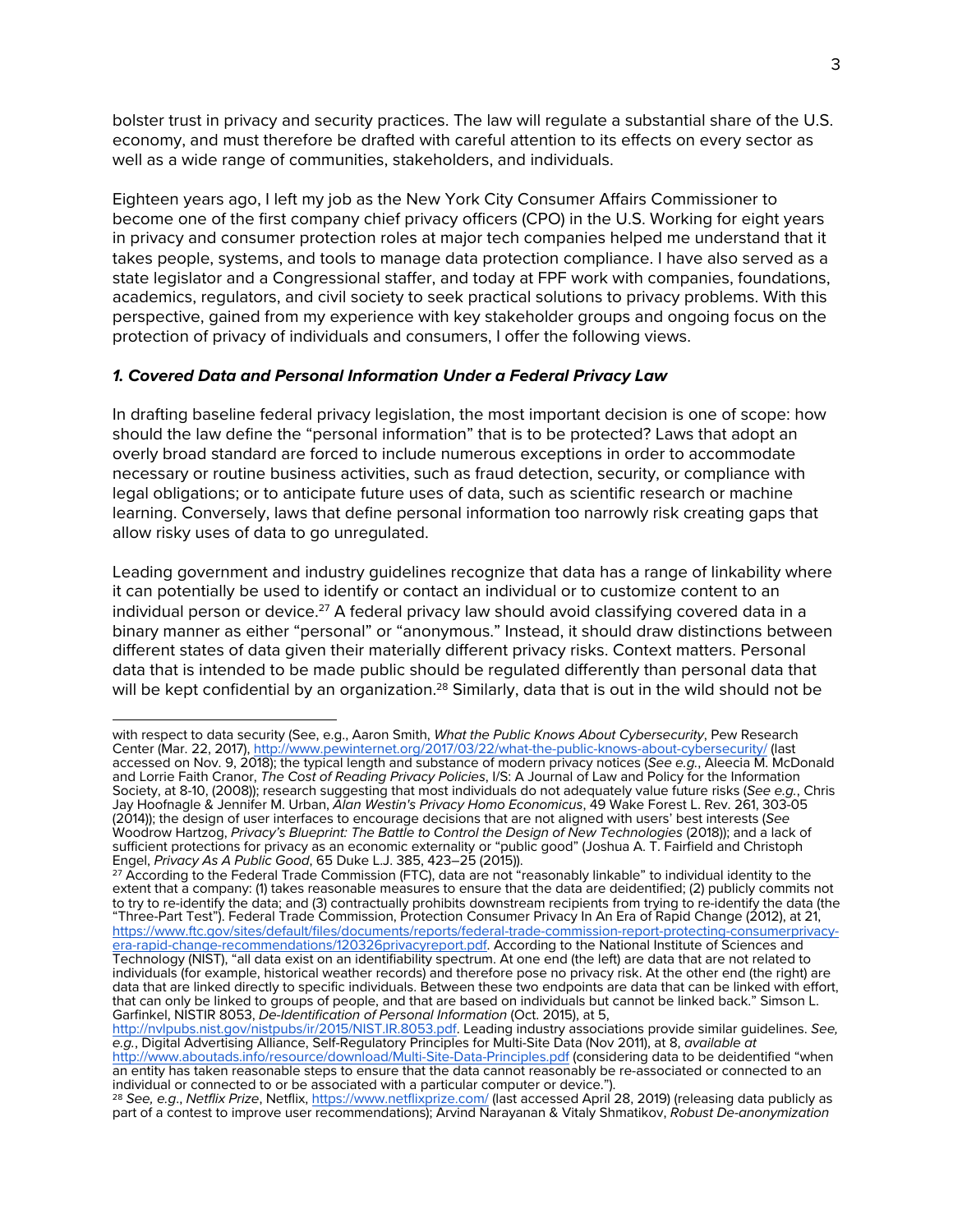treated the same as data that is subject to technical deidentification controls (such as redacting identifiers, adding random noise, or aggregating records) as well as to effective legal and administrative safeguards (such as commitments not to attempt to re-identify individuals or institutional access limitations).

FPF has crafted modular draft statutory language that attempts to capture these distinctions.<sup>29</sup> We believe, in broad terms, that categories of data that are exposed to individual privacy and security risks, yet materially different in their potential uses and impact, include:<sup>30</sup>

- *Identified data*: information explicitly linked to a known individual.
- *Identifiable data*: information that is not explicitly linked to a known individual but can practicably be linked by the data holder or others who may lawfully access the information.
- *Pseudonymous data*: information that cannot be linked to a known individual without additional information kept separately.
- *deidentified data*: (i) data from which direct and indirect identifiers<sup>31</sup> have been permanently removed; (ii) data that has been perturbed to the degree that the risk of reidentification is small, given the context of the data set; or (iii) data that an expert has confirmed poses a very small risk that information can be used by an anticipated recipient to identify an individual.

By recognizing such distinctions, federal privacy legislation would craft tiers of safeguards that are commensurate to privacy risks while at the same time allowing for greater flexibility where it is warranted. For example, on the one hand, appropriate regulatory requirements for deidentified data might mandate that companies cannot make such data public or share it with third parties without technical, administrative, and/or legal controls that reasonably prevent re-identification. But it may be appropriate to exempt deidentified data from other requirements, such as providing users with access or portability rights or the right to object to or opt-out of a company's use of deidentified data, since by definition it is not technically feasible to link deidentified data to a particular, verifiable individual. On the other hand, for pseudonymous or identifiable data that can be reasonably linked to a known individual, it may be more fitting to provide individuals with access and portability rights, or the ability to opt-in or opt-out of certain uses of that data, as appropriate.

In many cases, the ability to reduce the identifiability of personal data through technical, legal, and administrative measures will allow a company to retain some utility of data (e.g., for research, as we discuss below),<sup>32</sup> while significantly reducing privacy risks. New advances in deidentification and related privacy-enhancing technologies (PETs) (discussed below at number 5) are continuing to emerge.<sup>33</sup> As a result, it is wise for lawmakers to take account of the many states of data and to provide incentives for companies to use technical measures and effective controls reduce the identifiability of personal data wherever appropriate.

*of Large Sparse Datasets (2018)*, https://www.cs.utexas.edu/~shmat/shmat\_oak08netflix.pdf (re-identifying records of known Netflix users).

<sup>29</sup> See Appendix D.

<sup>30</sup> *See generally*, Jules Polonetsky, Omer Tene, & Kelsey Finch, *Shades of Gray: Seeing the Full Spectrum of Practical Data De-identification*, Santa Clara L. Rev. (2016); A Visual Guide to Practical De-identification, Future of Privacy Forum, https://fpf.org/2016/04/25/a-visual-guide-to-practical-data-de-identification/.

<sup>31</sup> Direct identifiers are data that directly identifies a single individual, for example names, social security numbers, and email addresses. Indirect identifiers are data that by themselves do not identify a specific individual but that can be aggregated and "linked" with other information to identify data subjects, for example birth dates, ZIP codes, and demographic information. Simson L. Garfinkel, NISTIR 8053, *De-Identification of Personal Information* (Oct. 2015), at 15, 19, http://nvlpubs.nist.gov/nistpubs/ir/2015/NIST.IR.8053.pdf. 32 See section 3 below.

<sup>&</sup>lt;sup>33</sup> See section 5 below.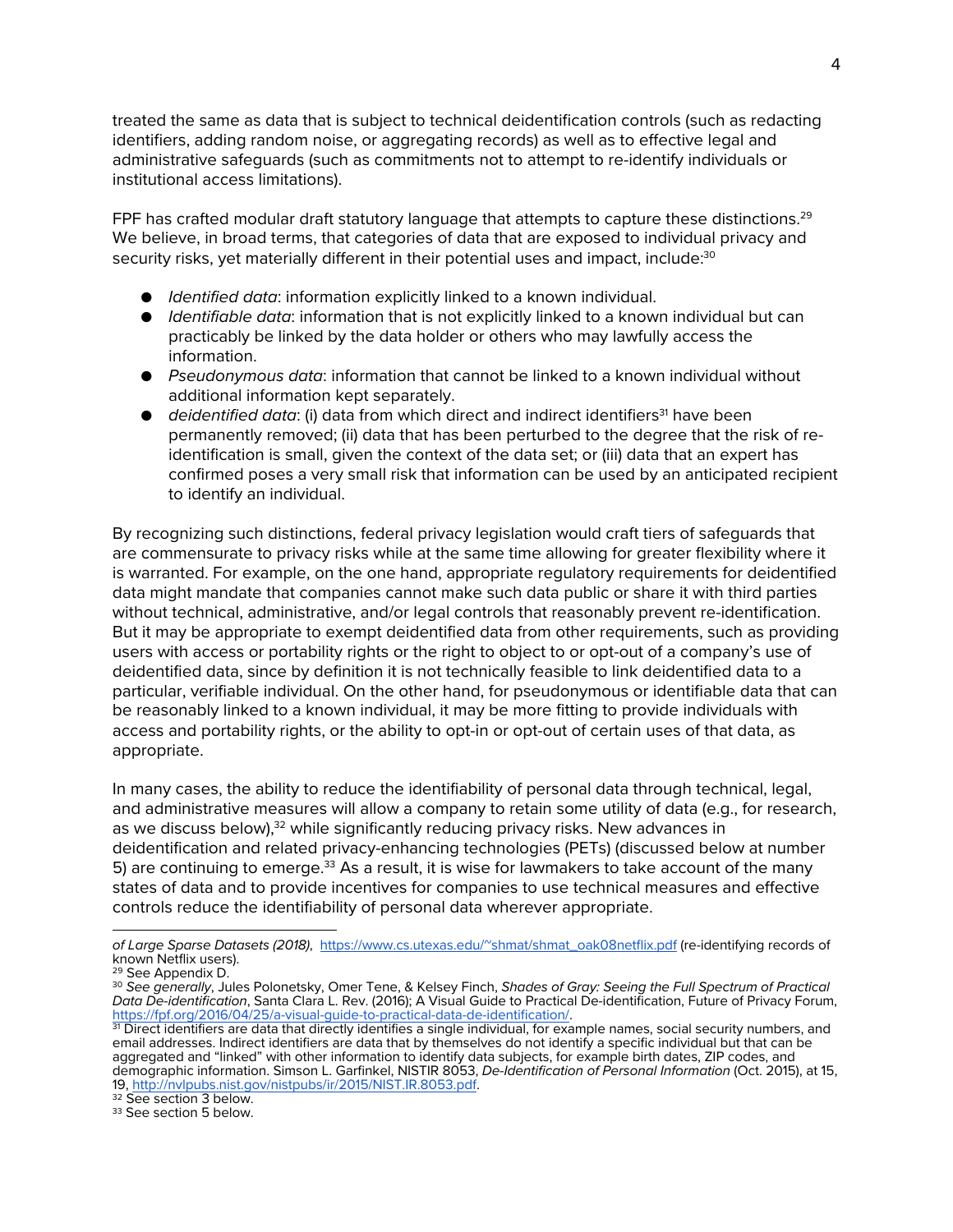### *2. Sensitive Data*

The term sensitive data is used to refer to certain categories of personal data that require additional protections due to the greater risks for harm posed by processing or disclosing this data. While individuals should generally be able to exercise reasonable control over their personal information, those controls should be stronger with respect to sensitive data. Thus, a federal privacy law should provide heightened protections for the collection, use, storage, and disclosure of users' sensitive personal information or personal information used in sensitive contexts. FPF has crafted modular draft statutory language that proposes a practical approach to regulating sensitive data that is consistent with current norms and best practices.34

The Federal Trade Commission has defined sensitive data to include, at a minimum, data about children, financial and health information, Social Security numbers, and precise geolocation data.35 The GDPR defines sensitive data more broadly by recognizing special categories of personal data as "personal data revealing racial or ethnic origin, political opinions, religious or philosophical beliefs, or trade union membership, and the processing of genetic data, biometric data for the purpose of uniquely identifying a natural person, data concerning health or data concerning a natural person's sex life or sexual orientation."36 Under GDPR, the legal grounds for processing these special categories of data are more restricted.<sup>37</sup>

In addition to opt-in controls, federal legislation should include additional requirements – such as purpose limitation and respect for context – for certain sensitive categories of data. For example, if information such as a user's precise geolocation or health information is collected with affirmative consent for one purpose (such as providing a location-based ridesharing service, or a fitness tracking app), a law should restrict sharing that sensitive, identifiable information with third parties for materially different purposes without user consent. This is consistent with the choice principle in the FTC's 2012 Report, which urged companies to offer the choice at the point in time, and in a context, in which a consumer is making a decision about his or her data.<sup>38</sup> There may be instances where sensitive data will require consent, and where such consent will be impossible to obtain.39 The law should provide for the creation of a transparent, independent ethical review process that can assess such cases and provide a basis for a decision that a use of data is beneficial and will not result in harm.

#### *3. Research*

It is vital that a national privacy law be crafted in a way that does not unduly restrict socially beneficial research, and that policymakers at the local, state, and federal levels continue to have the information they need to make evidence-based decisions. Today, in addition to the entities governed by the HIPAA Rule and legal mandates around human subject research,<sup>40</sup> many private

<sup>40</sup> 45 CFR 46 (amended 2018). Currently, 20 U.S. agencies and departments intend to follow the revised Common Rule and their CFR numbers. See U.S. Department of Health & Human Services, Federal Policy for the Protection of Human Subject ('Common Rule') https://www.hhs.gov/ohrp/regulations-and-policy/regulations/common-rule/index.html (last visited Mar. 8, 2019).

<sup>&</sup>lt;sup>34</sup> See Appendix D.<br><sup>35</sup> Federal Trade Commission, *Protection Consumer Privacy In An Era of Rapid Change (2012*), at 8, 58-60. https://www.ftc.gov/sites/default/files/documents/reports/federal-trade-commission-report-protecting-consumer-<br>privacy-era-rapid-change-recommendations/120326privacyreport.pdf.<br><sup>36</sup> GDPR. Article 9.

<sup>&</sup>lt;sup>37</sup> GDPR, Article 9, Recital 51-52.<br><sup>38</sup> Federal Trade Commission, *Protection Consumer Privacy In An Era of Rapid Change (*2012), at 60. https://www.ftc.gov/sites/default/files/documents/reports/federal-trade-commission-report-protecting-consumer- privacy-era-rapid-change-recommendations/120326privacyreport.pdf. <sup>39</sup> For example, recruiting individuals for rare disease drug trials.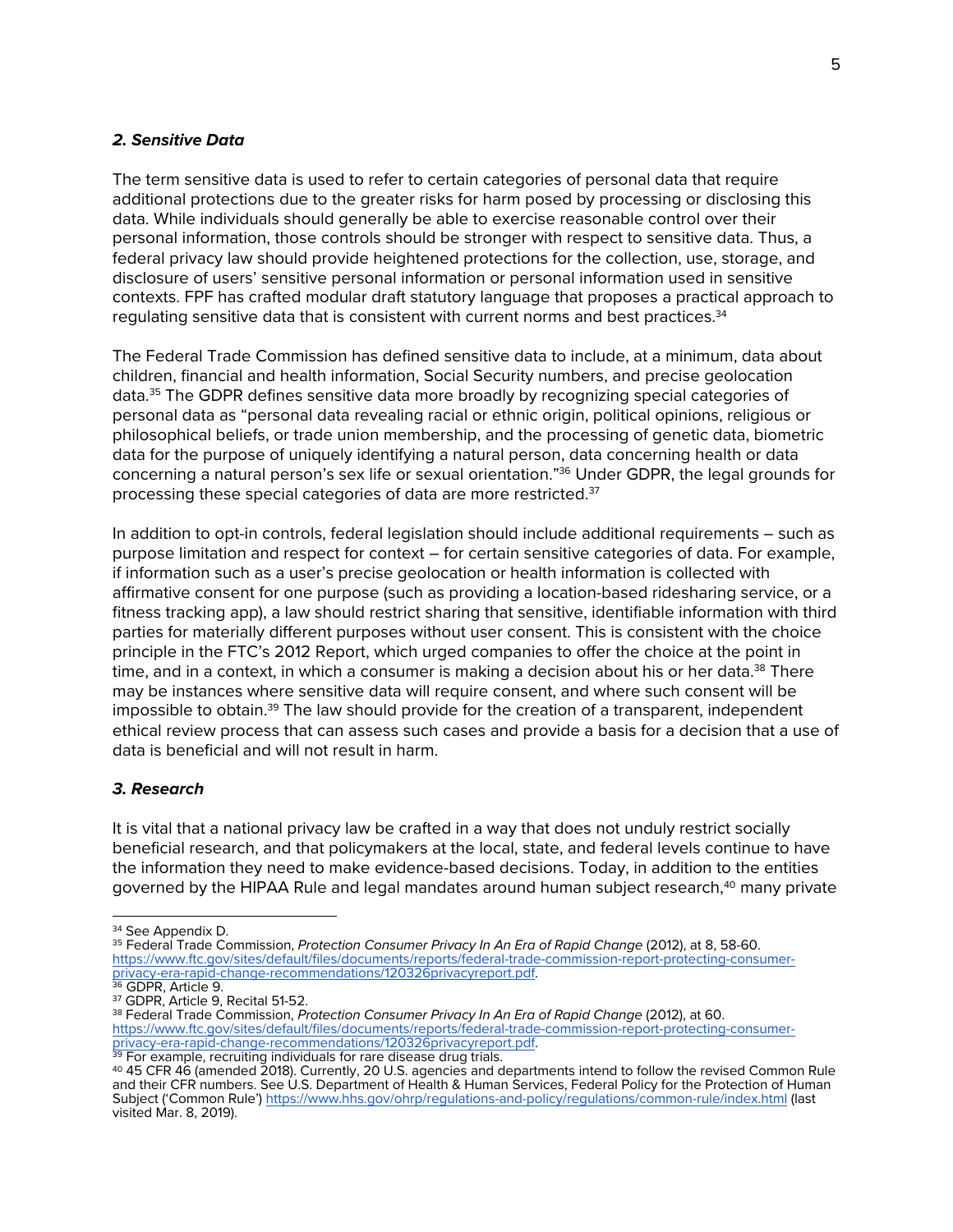companies also conduct research, or work in partnerships with academic researchers, to gain important insights from the data they hold.

While obtaining individuals' informed consent may be feasible in controlled research settings, it is often impossible or impractical for researchers studying databases that contain the footprints of millions, or indeed billions, of data subjects. For example, when researchers are studying the effectiveness of personalized learning tools or evaluating disparate impacts of automated systems, they can benefit from access to large datasets. Legal mandates that require data holders to obtain continual permission from individuals for future uses of data – while appropriate in many commercial contexts – may create undue burdens for researchers who rely on datasets that contain information about individuals who cannot be contacted or who have been deidentified, particularly if researchers do not know, at the point of collection, what insights future studies may reveal.

This does not mean that data-based research should be exempted from a federal privacy law. The use of private commercial data for socially beneficial research should remain subject to strict standards for privacy, security, scientific validity, and ethical integrity.<sup>41</sup> However, we recommend that legal frameworks contain flexible provisions for research, such as enforceable voluntary compliance with federal Common Rule for human subject research; carefully tailored exceptions to the right of deletion for less readily identifiable information; or the creation of independent ethical review boards to oversee and approve beneficial research using personal information.

This balance between facilitating data research and evidence-based decision-making while maintaining privacy and ethical safeguards aligns with the 2017 report of the bipartisan Commission on Evidence-Based Policymaking and the 2018 Foundations for Evidence-Based Policymaking Act.<sup>42</sup> The Commission noted that increasing access to confidential data need not necessarily increase privacy risk. Rather, "steps that can be taken to improve data security and privacy protections beyond what exists today, while increasing the production of evidence."<sup>43</sup>

In short, companies that conduct research or partner with academic institutions must do so in a way that protects privacy, fairness, equity, and the integrity of the scientific process, and a federal privacy law should encourage, rather than place undue burdens on, legitimate research when appropriate ethical reviews take place.

## *4. Internal Accountability and Oversight*

A federal baseline privacy law should incentivize companies to employ meaningful internal accountability mechanisms, including privacy and security programs, which are managed by a privacy workforce. Ultimately, to implement privacy principles on the ground, including not just legal compliance but also privacy by design and privacy engineering, organizations will need to devote qualified and adequately trained employees. Indeed, over the past two decades, a privacy workforce has developed that combines the fields of law, public policy, technology, and business management. This workforce's professional association, the International Association of

 <sup>41</sup> In the words of danah boyd and Kate Crawford, "It may be unreasonable to ask researchers to obtain consent from every person who posts a tweet, but it is problematic for researchers to justify their actions as ethical simply because the data are accessible. Future of Privacy Forum, *Conference Proceedings: Beyond IRBS: Designing Ethical Review*  Conference-Proceedings\_12-20-16.pdf, citing danah boyd & Kate Crawford, Critical Questions for Big Data, 15(5) INFO. COMM. & SOC. 662 (2012).

<sup>42</sup> Foundations for Evidence-Based Policymaking Act of 2018, Pub. L. No. 115-435, 132 Stat. 5529 (2019).

<sup>&</sup>lt;sup>43</sup> Report of the Commission on Evidence-Based Policymaking, 8 (September 2017) <u>https://www.cep.gov/report/cep-</u><br>final-report.pdf.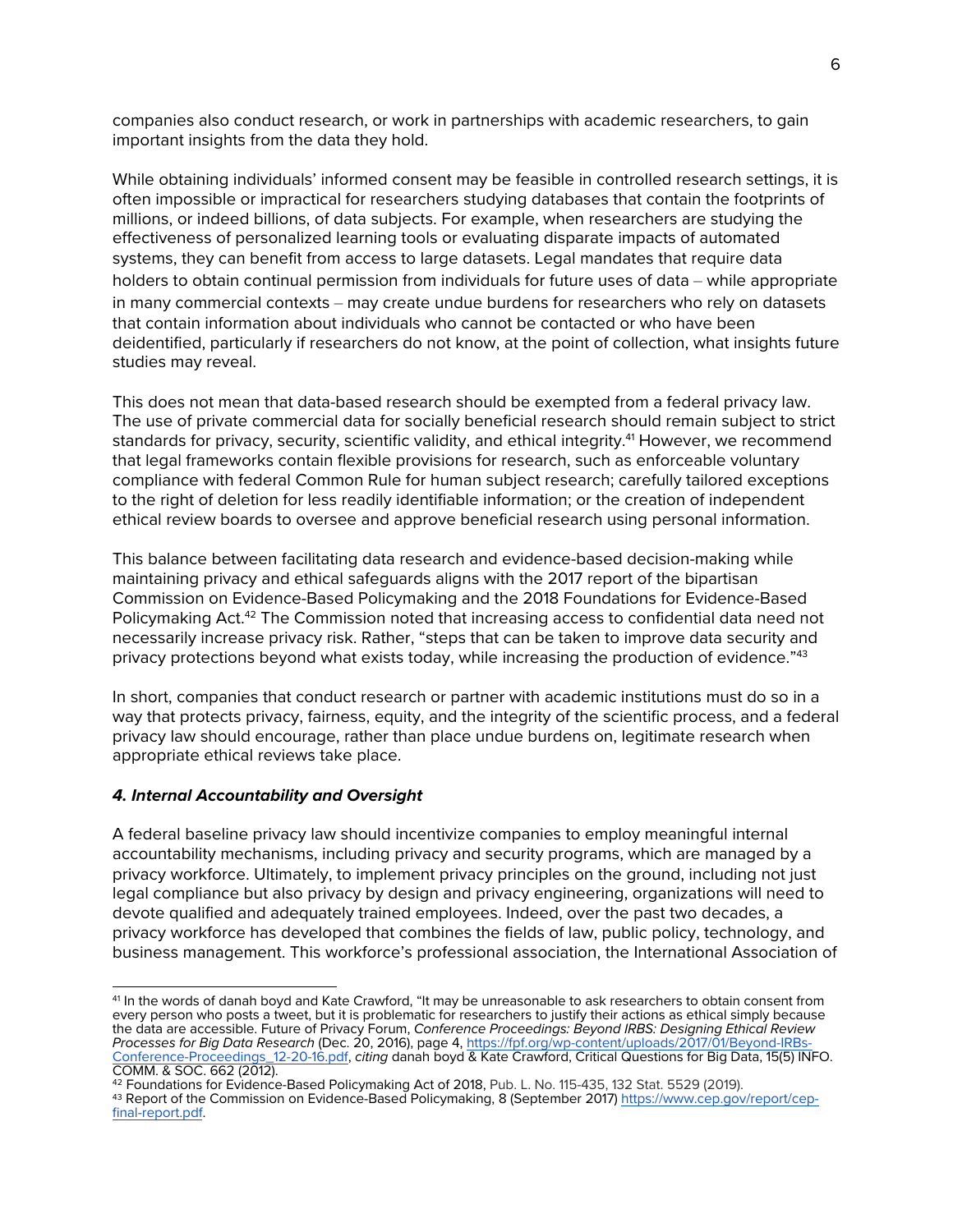Privacy Professionals (IAPP), has doubled its membership in just the past 18 months.<sup>44</sup> The IAPP provides training and professional certification, demonstrating the heightened demand among organizations for professionals who manage data privacy risks.

In their book *Privacy on the Ground*, Kenneth Bamberger and Deirdre Mulligan stress "the importance of the professionalization of privacy officers as a force for transmission of consumer expectation notions of privacy from diverse external stakeholders, and related 'best practices,' between firms."45

Accordingly, today, data privacy management should no longer be regarded as a role that employees in legal or HR departments fulfill as a small piece of their larger job. Rather, it must be a new professional role with standards, best practices, and norms, which are widely agreed upon not only nationally but also across geographical borders. Responsible practices for personal data management are not common knowledge or intuitive, any more than accounting rules. They require training, continuous education, and verifiable methods for identifying and recognizing acceptable norms. Put simply, the digital economy needs privacy professionals. Encouraging organizations to implement internal governance programs that employ such professionals will ensure higher professional standards and more responsible data use, regardless of the specific rules ultimately chosen for data collection, processing, or use.

Federal legislation could provide a safe harbor or other incentives for development, documentation, and implementation of comprehensive data privacy programs; execution of ongoing, documented privacy and security risk assessments, including for risks arising from automated decision-making; and implementation of robust accountability programs with internal staffing and oversight by senior management. For example, GDPR requires companies to document their compliance measures,<sup>46</sup> appoint Data Protection Officers,<sup>47</sup> and create data protection impact assessments,<sup>48</sup> among other requirements. Another way to increase internal expertise is to incentivize employee training through recognized programs.

External certification processes act as objective validators to help companies, particularly those with limited resources, navigate complex legal requirements. Similarly, incentivizing companies or industry sectors to create "red teams" to proactively identify privacy abuses or to cooperate with watchdog entities or independent monitors to support additional oversight, such as through safe harbors or other methods, would create an additional layer of privacy safeguards.

## *5. Incentives for Technical Solutions*

Federal privacy legislation should promote the use of technical solutions, including privacyenhancing technologies (PETS). The "holy grail" for data protection is utilizing technology that can achieve strong and provable privacy guarantees while still supporting beneficial uses. Legislation should create specific incentives for the use of existing privacy-enhancing technologies and for the development of new PETS. Following are ten PETS or technological trends that may become increasingly useful tools to manage privacy risks:

*Advances in Cryptography*

<sup>&</sup>lt;sup>44</sup> See IAPP-EY Annual Governance Report (2018), <u>https://iapp.org/media/pdf/resource\_center/IAPP-EY-</u><br><u>Gov\_Report\_2018-FINAL.pdf</u>.<br><sup>45</sup> Kenneth A. Bamberger & Deirdre K. Mulligan, *Privacy on the Books and on the Ground* 

<sup>(2010).</sup> <sup>46</sup> GDPR, Art. 24, 40.

<sup>47</sup> GDPR, Art. 37-39. 48 GDPR, Art. 35.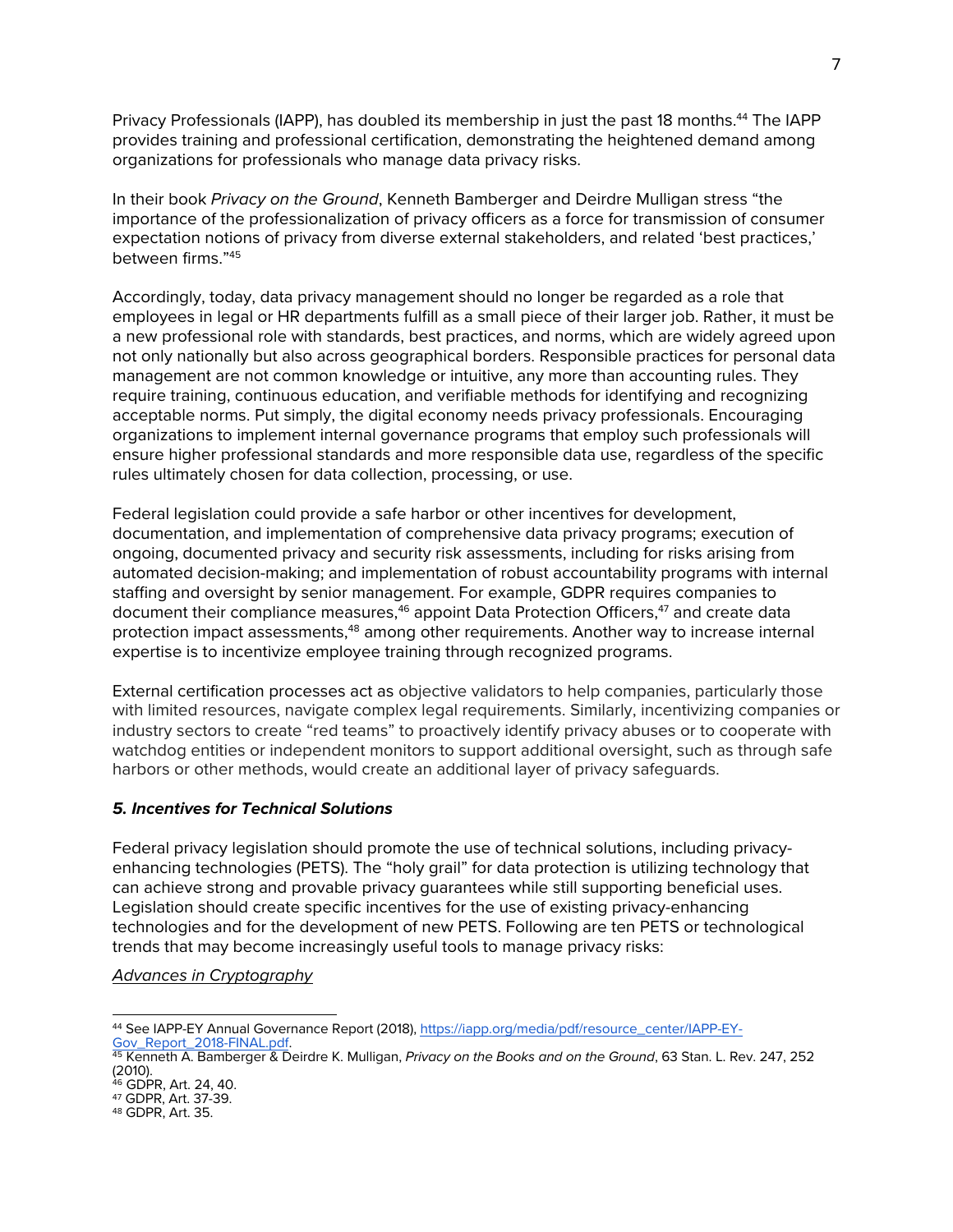a. **Zero Knowledge Proofs** – Zero knowledge proof (ZKPs) are cryptographic methods by which one party can prove to another party that they know something to be true without conveying any additional information (like how or why the mathematical statement is true). ZKPs can be used in identity verification contexts, e.g. to prove that someone is over a certain age without revealing their exact date of birth. ZKPs help with data minimization and data protection and promote privacy by design and default.

b. **Homomorphic Encryption** – Homomorphic encryption is a process that enables privacypreserving data analysis by allowing some types of analytical functions and computations to be performed on encrypted data without first needing to decrypt the data.<sup>49</sup> It is especially useful in applications that retain encrypted data in cloud storage for central access.

c. **Secure Multi-Party Computation** – Secure multi-party computation (SMPC) is a distributed computing system or technique that provides the ability to compute values of interest from multiple encrypted data sources without any party having to reveal their private data to the others. A common example is secret sharing, whereby data from each party is divided and distributed as random, encrypted "shares" among the parties, and when ultimately combined can provide the desired statistical result.<sup>50</sup> If any one share is compromised, the remaining data is still safe. SMPC holds particular promise for sharing or managing access to sensitive data such as health records.

d. **Differential Privacy** – Differential privacy (DP) is a rigorous mathematical definition of privacy that quantifies the risk that an individual is included in a data set. It leverages anonymization techniques that involves the addition of statistical "noise" to data sets before calculations are computed and results released. DP can be global or local.<sup>51</sup> Global DP is server-side anonymization or deidentification (where trust resides in the service provider); local DP is applied on the client or user's device. There are now differentially private versions of algorithms in machine learning, game theory and economic mechanism design, statistical estimation, and streaming. Differential privacy works better on larger databases because as the number of individuals in a database grows, the effect of any single individual on a given aggregate statistic diminishes.

## *Localization of Processing*

e. **Edge computing and Local Processing** – For devices where speed is of the essence or connectivity is not constant, applications, data, and services are increasingly run away from centralized nodes at the end points of a network. Such local processing helps with data minimization by reducing the amount of data that must be collected (accessible) by the service provider, or retained on a centralized service or in cloud storage.

f. **Device-Level Machine Learning** – New machine learning focused semiconductor components and algorithms—along with the speedy, low-cost local storage and local processing capabilities of edge computing —are allowing tasks that use to require the computing horsepower of the cloud to be done in a more refined and more focused way on edge devices.

 <sup>49</sup> *See* David Wu, University of Virginia Computer Science Department, *available at* https://www.cs.virginia.edu/dwu4/fhe-project.html.

<sup>50</sup> *See* Christopher Sadler, *Protecting Privacy with Secure Multi-Party Computation*, New America (Jan. 11, 2018), https://www.newamerica.org/oti/blog/protecting-privacy-secure-multi-party-computation/. <sup>51</sup> Evaluation of Privacy-Preserving Technologies for Machine Learning, Outlier Ventures Research (Nov. 2018),

https://outlierventures.io/research/evaluation-of-privacy-preserving-technologies-for-machine-learning/.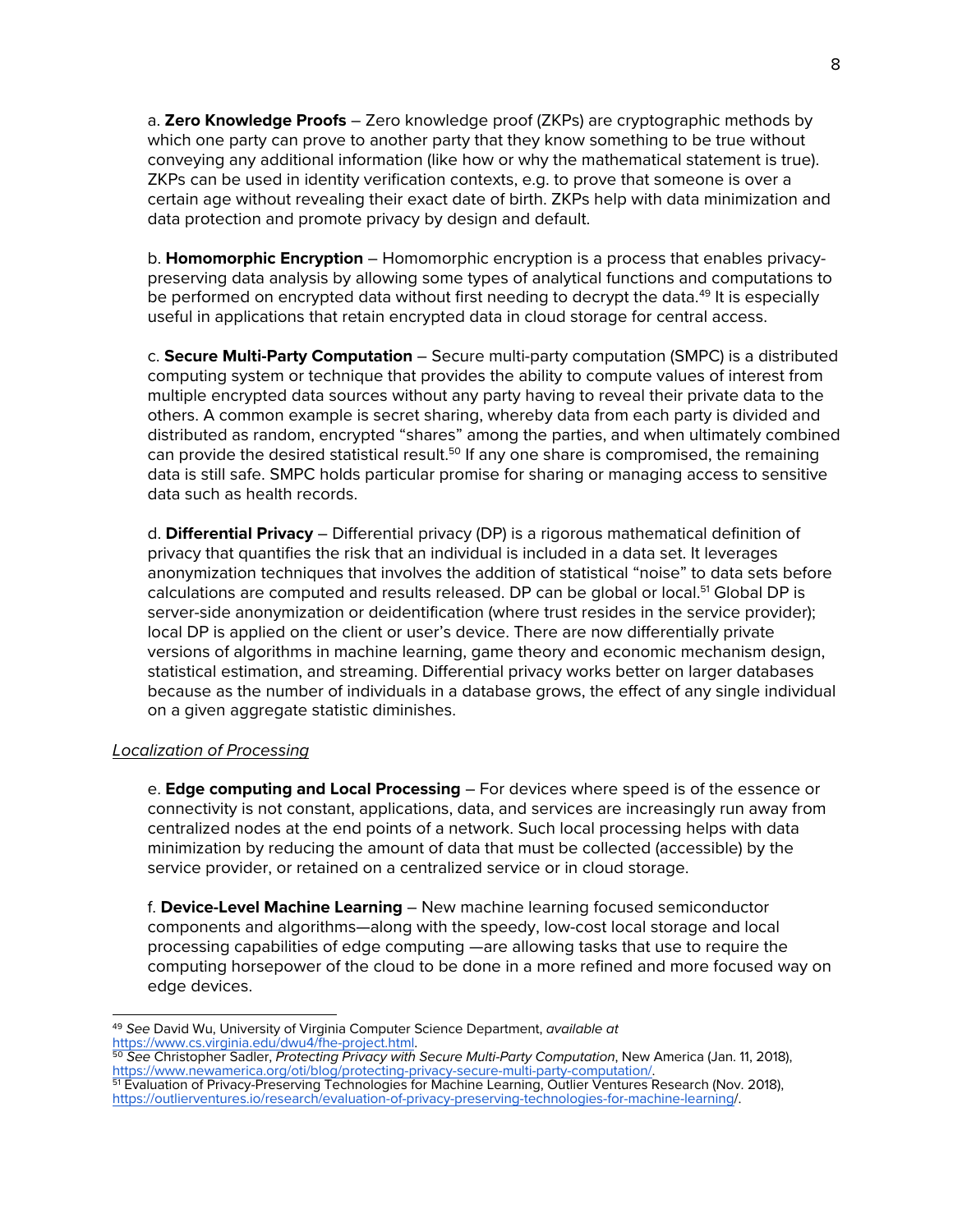g. **Identity Management** – Many identity management solutions under consideration or development leverage a variety of platforms, including distributed ledger technology (described above), and local processing, that capitalize on device-level machine learning to provide the ability for individuals to verify and certify their identify. This enables people without internet access beyond smartphones or other simple devices to form secure connections, exchange identity-related credentials (such as transcripts or voting records) without going through a centralized intermediary. Verified personal data can be accessed from the user's device and shared via secure, encrypted channels to third parties, with data limited to the basic facts necessary for the relying party (e.g. that the individual is over 21, or does in fact qualify for a specific government service) on an as-needed basis. Depending on the implementation and standards, identity management can create privacy risks or can be deployed to support data minimization and privacy by design and default.

#### *Advances in Artificial Intelligence (AI) & Machine Learning (ML)*

h. **"Small Data"** – Small data AI and machine learning systems use significantly less, or even no real data, via techniques such as data augmentation (manipulating existing data sets), transfer learning (importing learnings from a preexisting model), synthetic data sets (see below), and others.52 With small data techniques, the future forms of AI might be able to operate without needing the tremendous amounts of training data currently required for many applications.53 This capability can greatly reduce the complexity and privacy risks associated with AI and ML systems.

i. **Synthetic Data Sets** – Synthetic data sets are sets of artificial data created to replicate the patterns and analytic potential of real data about real individuals or events by replicating the important statistical properties of real data.<sup>54</sup> They can be created at a vast scale and reduce the need for large training or test data sets, particularly for AI and ML applications, and thus support reduced data sharing or secondary use concerns.

j. **Generative Adversarial Networks** – Generative Adversarial Networks (GANs) are a type of artificial intelligence, where algorithms are created in pairs (one to "learn," and the other to "judge"). Used in unsupervised machine learning, two neural networks contest with each other in a framework to produce better and better simulations of real data (creating faces of people, or handwriting). One valuable use: generating synthetic data sets.<sup>55</sup>

These tools and resources can potentially help mitigate data protection concerns posed by future technologies. Federal legislation could incentivize the growth and development of new PETS. The market for compliance tools for privacy and security professionals also continues to accelerate. Services that discover, map, and categorize data for organizations, wizards that help manage and complete privacy impact assessments, programs that handle data subject access requests and consent management, and deidentification services are already supporting privacy and security professionals at leading organizations as well as attracting investor interest.<sup>56</sup> Data protection resources entering the marketing are increasingly central to building systems that

 <sup>52</sup> Harsha Angeri, *Small Data & Deep Learning (AI): A Data Reduction Framework*, Medium (Apr. 1, 2018), https://medium.com/datadriveninvestor/small-data-deep-learning-ai-a-data-reduction-framework-9772c7273992. <sup>53</sup> H. James Wilson, Paul R. Daugherty, Chase Davenport, *The Future of AI Will Be About Less Data, Not More*, Harvard Business Review (Jan. 14, 2019), https://hbr.org/2019/01/the-future-of-ai-will-be-about-less-data-not-more.

<sup>&</sup>lt;sup>54</sup> Applied AI, *Synthetic Data: An Introduction & 10 Tools*, (June 2018 update), <u>https://blog.appliedai.com/synthetic-</u><br>data/.

<sup>55</sup> Dan Yin and Qing Yang, *GANs Based Density Distribution Privacy-Preservation on Mobility Data*, Security and Communication Networks, vol. 2018, Article ID 9203076, (Dec. 2, 2018), https://doi.org/10.1155/2018/9203076. <sup>56</sup> IAPP Privacy Tech Vendor Report (2018), https://iapp.org/resources/article/2018-privacy-tech-vendor-report/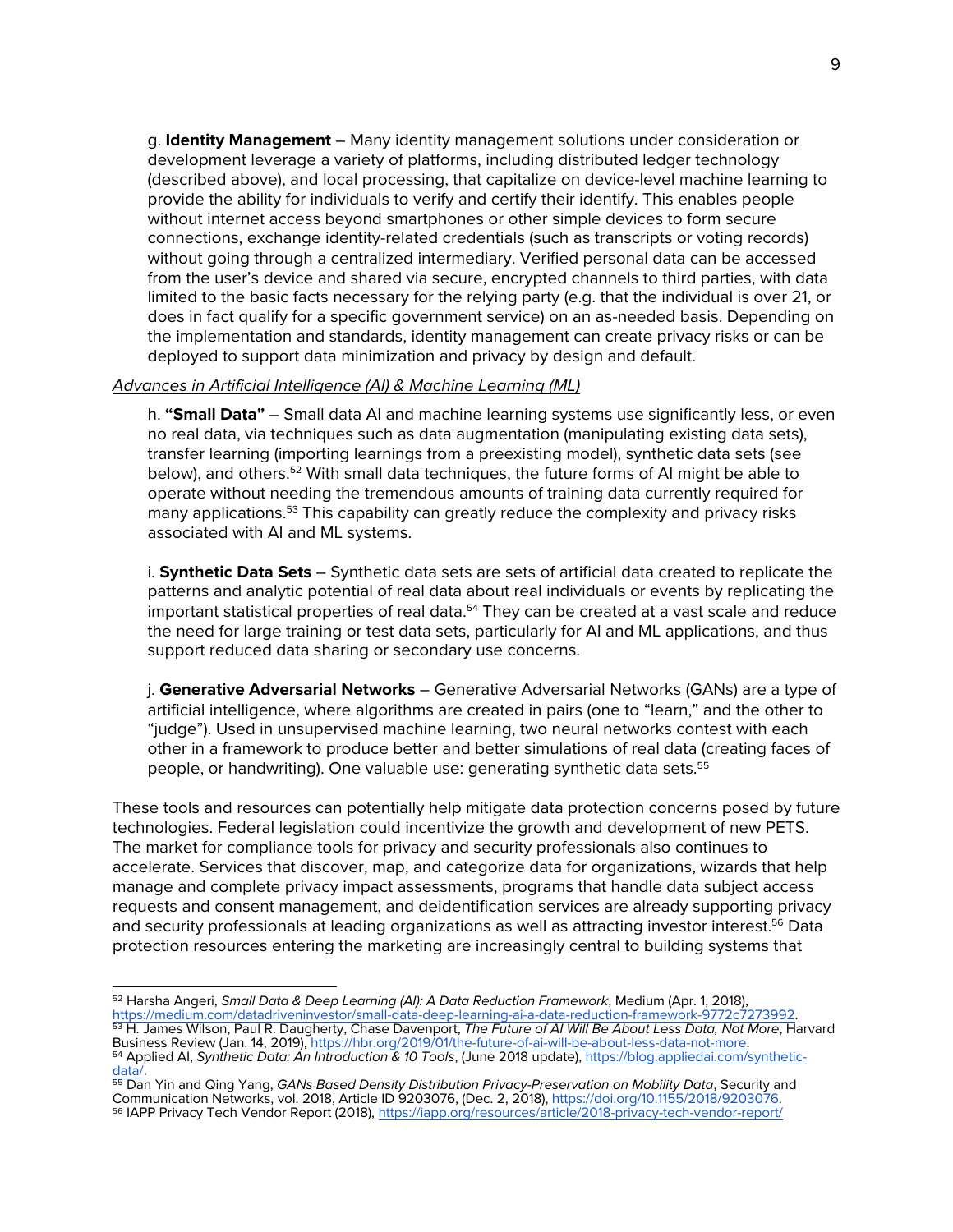allow professionals to manage the challenges that accompany the expanded data collection and the multiplying uses that shape modern business practices.

# *6. Machine Learning*

A federal privacy law should also promote beneficial uses of artificial intelligence (AI) and machine learning. Many device manufacturers are making strides to minimize data collection by conducting data processing on-device (locally) rather than sending data back to a remote server. However, AI and machine learning technologies typically require large and representative data sets to power new models, to ensure accuracy, and to avoid bias. A U.S. framework would be wise to ensure that uses of data for machine learning are supported when conducted responsibly. To assess such responsible uses, we again recommend the development of a serious ethics review process. The academic IRB is well established as a necessary way for federally funded human subject research to be vetted.<sup>57</sup> Counterparts for corporate data will be important, if structured to provide expertise, confidentiality, independance, transparency of process, speed, and expertise.58

## **7. Interaction with Existing Legal Frameworks**

A federal baseline privacy law should take into consideration existing legal frameworks, by preempting certain state laws where they create conflicting or inconsistent requirements, and superseding or filling gaps between existing federal sectoral laws. While recognizing the United States' unique global privacy leadership, a federal privacy law should also address issues of interoperability with GDPR and other global legal regimes. At a minimum, it is important for the U.S. to protect cross-border data flows by not creating obligations that directly conflict with other existing international frameworks.

# *A. Interaction with State Laws*

The drafting of a federal privacy law in the United States will necessarily impact the range of state and local privacy laws that have been passed in recent decades or are currently being drafted. The question of preemption is at the forefront of many conversations regarding a federal privacy bill. Stakeholders from government, industry, civil society, and academia have expressed strong and sometimes conflicting views. At a minimum, we should seek to avoid a framework where web site operators are expected to comply with multiple inconsistent state mandates on the many day-to-day issues at the core of the digital economy, ranging from signing users up for email lists, implementing web site analytics, or conducting e-commerce. These concerns can reasonably be avoided with carefully crafted federal preemption, so long as the law also ensures a strong level of uniform privacy protections, certainly meeting and exceeding the core protections of the California Consumer Privacy Act (CCPA).

It is important to recognize that lawmakers' options are not binary. The choice is not between a preemptive federal law and a non-preemptive federal law. Rather, lawmakers must grapple with a range of state authorities and choose which to preempt and which to preserve.<sup>59</sup> I provide further context below. My core recommendations are that Congress: (1) preserve state Unfair and

<sup>&</sup>lt;sup>57</sup> Protection of Human Subjects, 45 C.F.R. §§ 46.103, 46.108 (2012).<br><sup>58</sup> See Future of Privacy Forum, *Conference Proceedings: Beyond IRBS: Designing Ethical Review Processes for Big Data Research* (Dec. 20, 2016), https://fpf.org/wp-content/uploads/2017/01/Beyond-IRBs-Conference-Proceedings\_12- 20-16.pdf.

<sup>&</sup>lt;sup>59</sup> Peter Swire, US federal privacy preemption part 1: History of federal preemption of stricter state laws (Jan 9, 2019), IAPP Privacy Tracker, https://iapp.org/news/a/us-federal-privacy-preemption-part-1-history-of-federal-preemption-of- stricter-state-laws/.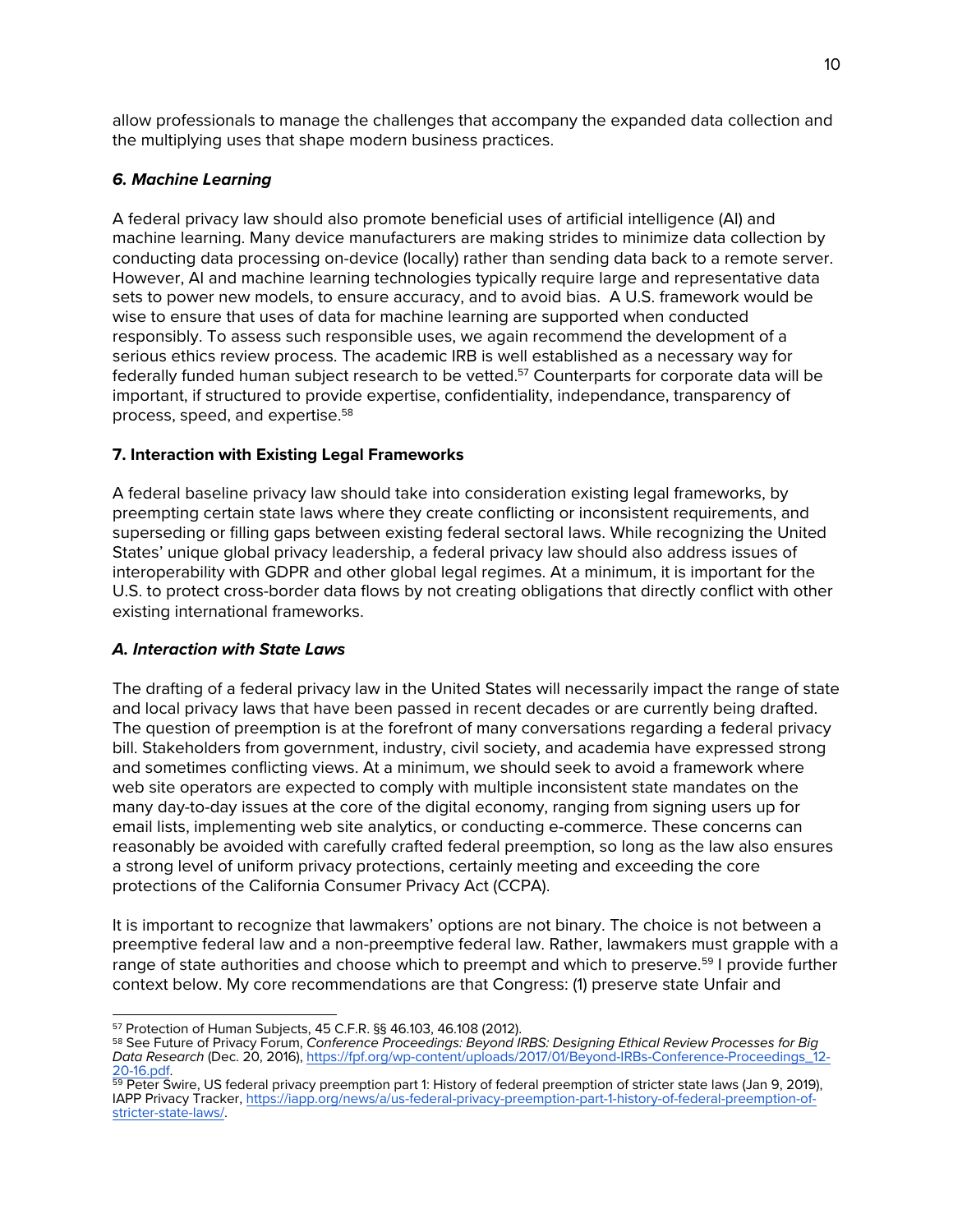Deceptive Acts and Practices (UDAP) laws, which regulate a wide range of commercial conduct, from fair pricing to honest advertising, when they do not specifically target privacy or security requirements; (2) preempt generally applicable consumer privacy laws, like the California Consumer Privacy Act (CCPA); and (3) be thoughtful about which state sectoral privacy laws to preempt or preserve.

For example, to the extent that a federal law contains provisions that conflict with state common law or statutes, the latter will be preempted by default.<sup>60</sup> Congress may, to the extent it wishes, take further steps to prevent states or local governments from drafting further new, different, or more protective laws, through express or implied "field preemption." Within this range, there is great flexibility in the extent to which a federal law can have preemptive effect.<sup>61</sup>

As this Committee considers the appropriate balance of federal and state intervention in the field of information privacy, it should carefully consider how a federal privacy law will impact certain key aspects of current state regulation:

- **State UDAP Laws**. Every state has broadly applicable Unfair and Deceptive Acts and Practices (UDAP) laws that prohibit deceptive commercial practices or unfair or unconscionable business practices.<sup>62</sup> State enforcement authorities have increasingly applied UDAP laws to data-driven business practices such as mobile apps and platform providers.<sup>63</sup> In general, states should maintain the freedom to enforce broadly applicable commercial fairness principles in a technology-neutral manner, to the extent that they do not specifically regulate the collection and processing of personal information addressed in the federal law.
- **State Constitutions**. Eleven states have enumerated constitutional rights to privacy, most of which were created through constitutional amendments in the last 50 years.<sup>64</sup> In addition to governing law enforcement access to information, some states have chosen to express a free-standing fundamental right to privacy.<sup>65</sup> These amendments to state constitutions reflect the states' explicit intention to extend  $-$  or clarify  $-$  the fundamental rights of their own residents beyond the existing status quo of federal legal protections.
- **State Sector-Specific Laws.** Comprehensive state efforts to regulate consumer privacy and security, such as generally applicable data breach laws or the recent California Consumer Privacy Act, are likely to be partially or fully preempted by a federal law that meaningfully addresses the same issues and creates similar substantive legal protections. However, a federal law should also carefully anticipate its effect on sectoral state efforts,

<sup>61</sup> See generally, Paul M. Schwartz, Preemption and Privacy, 118 Yale L.J. 902 (2008), *available at* https://scholarship.law.berkeley.edu/cgi/viewcontent.cgi?article=1071&context=facpubs.

<sup>62</sup> National Consumer Law Center, *Consumer Protection in the States: A 50-State Evaluation of Unfair and Deceptive Practices Laws*, (Mar. 2018), http://www.nclc.org/images/pdf/udap/udap-report.pdf.<br><sup>63</sup> See e.g. Federal Trade Commission, Privacy & Data Security Update: 2017,

https://www.ftc.gov/system/files/documents/reports/privacy-data-security-update-2017-overview-commissions-<br>enforcement-policy-initiatives-consumer/privacy\_and\_data\_security\_update\_2017.pdf. (As one of the examples of state enforcement actions, the FTC and 32 State Attorneys General alleged that Lenovo engaged in an unfair and deceptive practice by selling consumer laptops with a preinstalled software program that accessed consumer's sensitive personal information transmitted over the Internet without the consumer's knowledge or consent.) <sup>64</sup> See National Conference of State Legislatures, *Privacy Protections in State Constitutions* (Nov. 7, 2018), http://www.ncsl.org/research/telecommunications-and-information-technology/privacy-protections-in-stateconstitutions.aspx.; Gerald B. Cope, Jr., Toward a Right of Privacy as a Matter of State Constitutional Law, 5 Fla. St. U. L. Rev. 631, 690-710 (2014).

 <sup>60</sup> Supremacy Clause, U.S. CONST. art. VI, cl. 2.

<sup>65</sup> *See* e.g. Cal. Const., art. I, § 1; Haw. Const., art. I, §§ 6-7; Alaska Const., art. I, § 22.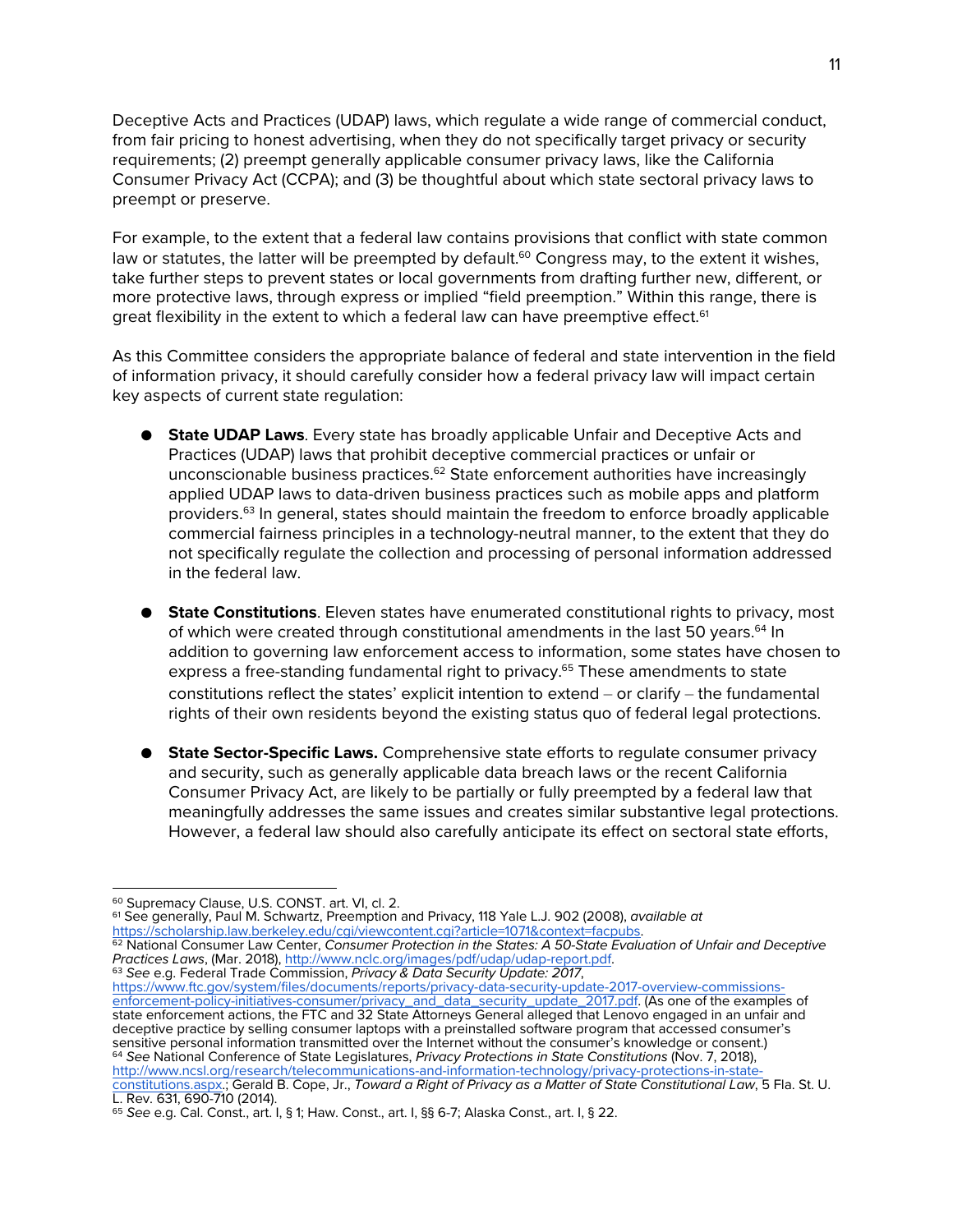such as those regulating biometrics,<sup>66</sup> drones/UAV,<sup>67</sup> or employer or school ability to ask for social media credentials.<sup>68</sup> For example, in the field of student privacy, more than 120 state laws have passed since 2013 regulating local and state education agencies and education technology companies,<sup>69</sup> and replacing those laws with a general consumer privacy law could eliminate important nuances that those laws incorporated; for example, a consumer privacy law would likely allow for users to delete their data, but, in the education context, students obviously should not have the ability to delete a homework assignment or test scores. Further complicating these matters, states retain a constitutional right to regulate the core behavior of their own governmental entities, including the regulation of school districts.70

## *B. Interaction with Federal Sectoral Laws*

In some cases, it may be appropriate for a baseline, comprehensive federal privacy law to supersede and replace existing sectoral federal laws where a consistent baseline set of obligations would be beneficial. In other cases, the wide range of existing sectoral laws, including privacy laws and anti-discrimination laws, may be well suited to address concerns around automated decision-making or unfair uses of data.

## *C. Interaction with Global Privacy Frameworks*

The U.S. has an opportunity to demonstrate leadership, protect consumers, and facilitate commerce by crafting a federal privacy law that ensures interoperability with international data protection laws. Just as the U.S. is currently confronting challenges posed by an assortment of privacy-focused state laws, disparate privacy regimes with varying degrees of privacy protections and controls are proliferating internationally. These laws and the corresponding multiplicity of compliance obligations adversely affect cross-border data flows and the multinational businesses that rely on such flows to remain competitive.

Legislation should consider and address, as much as possible, interoperability with other nations' privacy frameworks.71 For example, legislation should promote interoperability with the most wellknown example of a comprehensive privacy law, GDPR, which provides an extensive framework for the collection and use of personal data. The basic principles of GDPR should provide a reference for policymakers during the legislative process, with an understanding that the U.S. approach to privacy and other constitutional values may diverge in many areas, such as breadth of data subject rights, recognition of First Amendment rights, and the need for minimization requirements that may impact data use for AI and machine learning purposes. Also important for comparison are the OECD privacy guidelines and the APEC CBPS, particularly since the proposed United States-Mexico-Canada Agreement (USMCA), which Congress is reviewing as it

67 National Council of State Legislatures, *Current Unmanned Aircraft State Law Landscape* (Sept. 10, 2018).<br>http://www.ncsl.org/research/transportation/current-unmanned-aircraft-state-law-landscape.aspx. <sup>68</sup> National Council of State Legislatures, *State Social Media Privacy Laws* (Nov. 6, 2018).<br>http://www.ncsl.org/research/telecommunications-and-information-technology/state-laws-prohibiting-access-to-social-

<sup>&</sup>lt;sup>66</sup> Biometric Information Privacy Act (BIPA), 740 ILCS/14 (2008).

media-usernames-and-passwords.aspx.<br>
<sup>69</sup> State Student Privacy Laws, FERPAlSherpa (April 23, 2019), https://ferpasherpa.org/state-laws.<br>
<sup>70</sup> See U.S. CONST. art. X; Sonja Ralston Elder, *Enforcing Public Educational Righ* Forum For L. & Soc. Change 137, 154 (2009).

<sup>71</sup> Per a McKinsey report, "Cross-border data flows are the hallmarks of 21st-century globalization. Not only do they transmit valuable streams of information and ideas in their own right, but they also enable other flows of goods, services, finance, and people." McKinsey Global Institute, *Digital Globalization: The New Era of Global Flows*, (March 2016) at 30,

https://www.mckinsey.com/~/media/McKinsey/Business%20Functions/McKinsey%20Digital/Our%20Insights/Digital%20 globalization%20The%20new%20era%20of%20global%20flows/MGI-Digital-globalization-Full-report.ashx.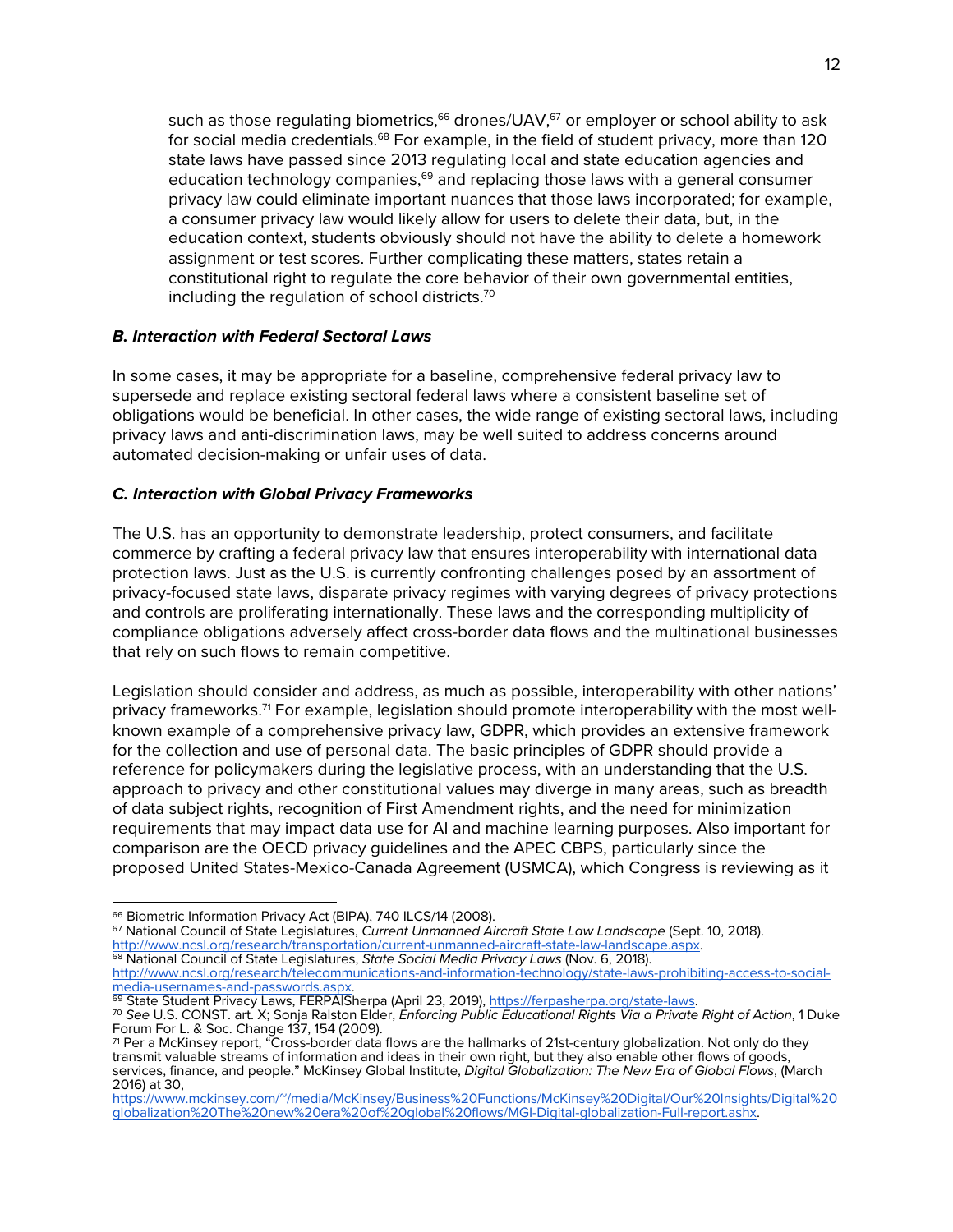considers ratification, recognizes the CBPR system as a valid data privacy compliance mechanism for data-transfers between the countries.

A federal baseline privacy law should also promote cross-border data flows by avoiding the creation of obligations that directly conflict with other international laws. For example, an emergence of recent data localization laws have expressly prohibited data transfers or mandated highly-restrictive regulatory environments, resulting in inefficient and burdensome requirements for activities including: data storage, management, processing, and analytics. Countries that erect these barriers to data flows often cite concerns about cybersecurity, national security, and privacy.<sup>72</sup> Localization detrimentally impacts businesses,<sup>73</sup> consumers who benefit from free flows of data, and potentially data security. Thoughtful data governance and oversight policies with data subject rights and other protections can address data protection issues without resorting to a regulatory environment that employs localization as a solution.

### *8. Rulemaking, Civil Penalties, and Enforcement*

No matter how well crafted, a privacy law will almost certainly require a well-resourced administrative mechanism to clarify certain terms and standards. In Europe, the GDPR contemplates that guidance from Data Protection Authorities will clarify key concepts and requirements. In California, the CCPA tasks the state attorney general with promulgating rules on complicated aspects of the statute. Under federal law, Congress provided for the FTC to issue regulations under the COPPA statute that have helped define key provisions and enable the law's safe-harbor program for the collection and use of children's data.

A comprehensive federal privacy law is no different. I urge the Committee to carefully consider what aspects of a federal law might benefit from regulatory clarity or guidance over time. And I urge legislative drafters to empower the FTC to provide such clarity, with specific parameters and considerations to take into account and subject to reasonable guardrails on the agency's authority. The Commission and other stakeholders have agreed, and noted that additional investigatory resources would be welcome.74 The Commission receives many consumer complaints and would benefit from the ability to hire more technology and legal experts. Enhanced resources, and the deeper understanding of technology and business practices they bring to the Commission, can lead to fairer outcomes for both individuals and companies.

The authority to bring civil penalties is another key aspect of the FTC's current oversight of global technology firms. But today, the FTC can only fully exercise this oversight regarding companies with whom the Commission has entered into settlement agreements. Civil penalty authority in the

https://www.mckinsey.com/~/media/McKinsey/Business%20Functions/McKinsey%20Digital/Our%20Insights/Digital%20 globalization%20The%20new%20era%20of%20global%20flows/MGI-Digital-globalization-Full-report.ashx.

<sup>74</sup> FTC Staff, FTC Staff Comment to the NTIA: Developing the Administration's Approach to Consumer Privacy, Docket No. 180821780–8780–01 (November 9, 2019) https://www.ftc.gov/system/files/documents/advocacy\_documents/ftc-<br>staff-comment-ntia-developing-administrations-approach-consumer-<br>privacy/p195400\_ftc\_comment\_to\_ntia\_112018.pdf.

 $72$  The U.S. International Trade Commission and Department of Commerce have considered these concerns in a series of convenings and reports over the past several years. *See* e.g., U.S. Dept. of Commerce, *Measuring the Value of*  border-data-flows; U.S. Intl. Trade Comm'n, Global Digital Trade 1: Market Opportunities and Key Foreign Trade<br>Restrictions, (Aug. 2017), https://www.usitc.gov/publications/332/pub4716\_0.pdf.

<sup>&</sup>lt;sup>73</sup> For example, a U.S. International Trade Commission report notes that there are cost, speed, and security advantages to cloud-based technologies. U.S. Intl. Trade Comm'n, *Global Digital Trade 1: Market Opportunities and Key Foreign Trade Restrictions*, (Aug. 2017) at 20, https://www.usitc.gov/publications/332/pub4716\_0.pdf. A 2016 McKinsey report found a 10.1 percent rise in GDP over 10 years is attributable to cross-border flows. McKinsey Global Institute, *Digital Globalization: The New Era of Global Flows*, (Mar. 2016) at 30,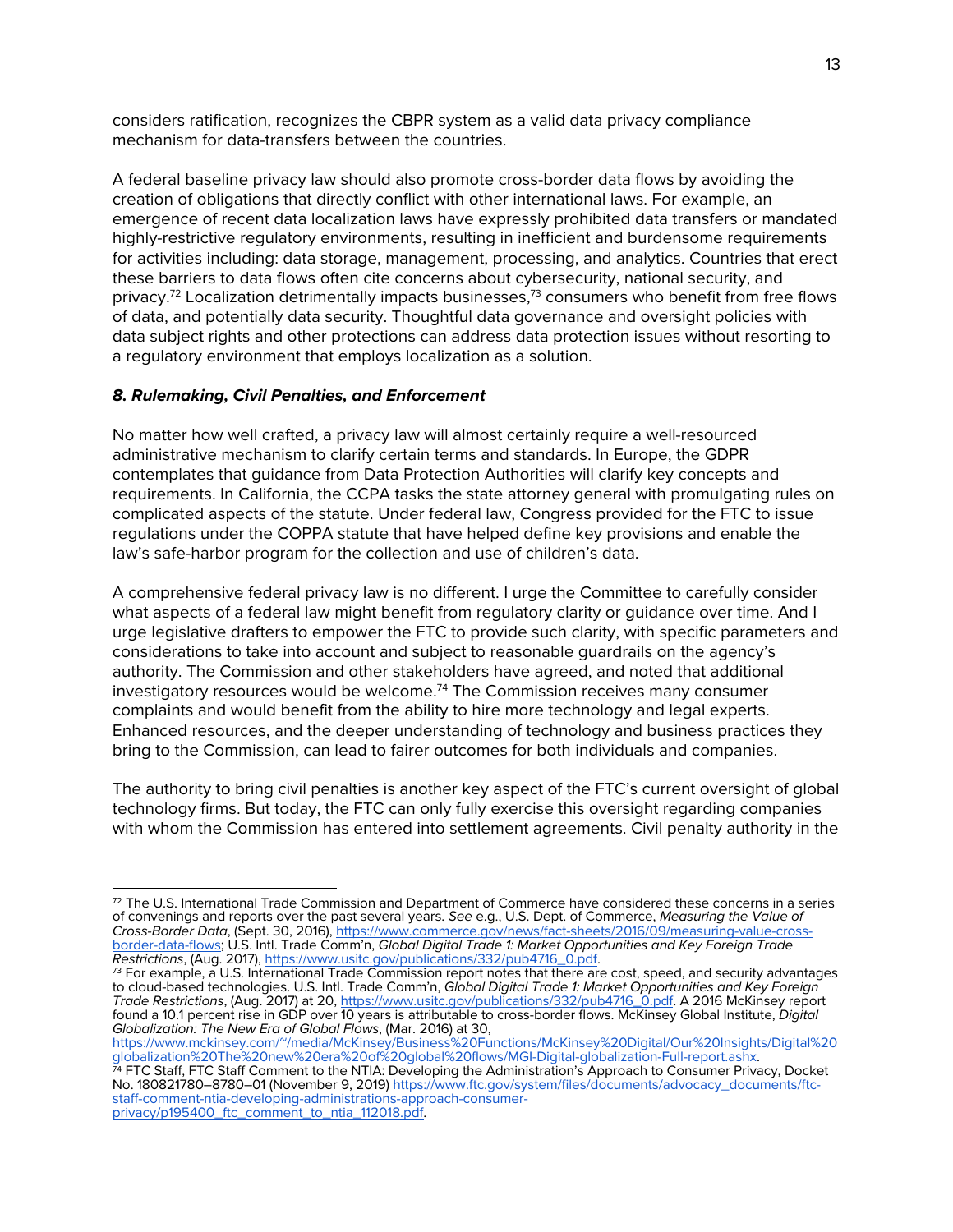first instance would enable to FTC to bring its oversight to bear on all companies that handle personal data, protecting individuals and consumers and leveling the playing field.

It is also vital that technical assistance be provided if a new law is passed, particularly for small businesses. The FTC can help fulfill this role. A potential model for this is the U.S. Department of Education's Privacy Technical Assistance Center (PTAC), which has played a vital role in providing guidance, technical assistance, and best practices to states, districts, companies, and privacy advocates.75

Finally, there has also been a growing recognition of the important role of state attorneys general in the creation and protection of evolving privacy norms.76 State attorneys general have brought enforcement actions that meaningfully push forward legal protections in many areas.<sup>77</sup> As officials with a broad scope of authority and the freedom to respond to rapidly evolving privacy challenges, they should remain key partners in the enforcement of a baseline federal information privacy law.

## **Conclusion**

This is a critical juncture for U.S. policymaking. Privacy regulation is charging ahead in the EU and in the states. Now is the time for the United States as a nation to reassert its policy leadership, which stretches from Warren and Brandeis' 1890 treatise on *The Right to Privacy,* <sup>78</sup> through William Prosser's explication of the privacy torts in 1960,<sup>79</sup> to the Department of Health, Education, and Welfare's report first outlining the fair information practices in 1972,<sup>80</sup> which are the cornerstone for every data protection framework from OECD to GDPR.

Federal legislation should empower the FTC to rulemake and enforce and allow state AGs to retain enforcement powers. It should recognize broad spectrum of identifiability in definition of PII. It should provide heightened protection for sensitive data or contexts. It should not unduly restrict socially beneficial research find a way to enable crucial data-driven research. It should incentivize and recognize the privacy profession and PETs.

In my view, the best approach would be for Congress to draft and pass a baseline, non-sectoral federal information privacy law. Although I have flagged specific considerations related to such a law's content and its interaction with existing legal frameworks, I overall believe that a strong federal law remains the best approach to guaranteeing clear, consistent, and meaningful privacy and security protections in the United States.

## **APPENDED:**

- A. Future of Privacy Forum, Infographic, *Personal Data and the Organization: Stewardship and Strategy*
- B. Future of Privacy Forum, Infographic, *A VIsual Guide to Practical De-Identification*

80 Records, Computer, and the Rights of Citizens: Report of the Secretary's Advisory Committee on Automated Personal Data Systems, U.S. Dept. of Health & Human Services (1973), https://aspe.hhs.gov/report/records- computers-<br>and-rights-citizens.

<sup>75</sup> U.S. Department of Education, Privacy Technical Assistance Center, https://studentprivacy.ed.gov. 76 Danielle Keats Citron, *The Privacy Policymaking of State Attorneys General*, 92 Notre Dame L. Rev. 747, 785-91

<sup>(2016),</sup> http://ndlawreview.org/wp-content/uploads/2017/02/NDL205.pdf. 77 *Id*.

<sup>78</sup> Samuel D. Warren & Louis D. Brandeis, *The Right to Privacy*, 4 Harvard L. Rev. 193 (1890), https://www.cs.cornell.edu/~shmat/courses/cs5436/warren-brandeis.pdf.

<sup>79</sup> William L. Prosser, Privacy, 48 Calif. L. Rev. 383 (1960), https://doi.org/10.15779/Z383J3C.